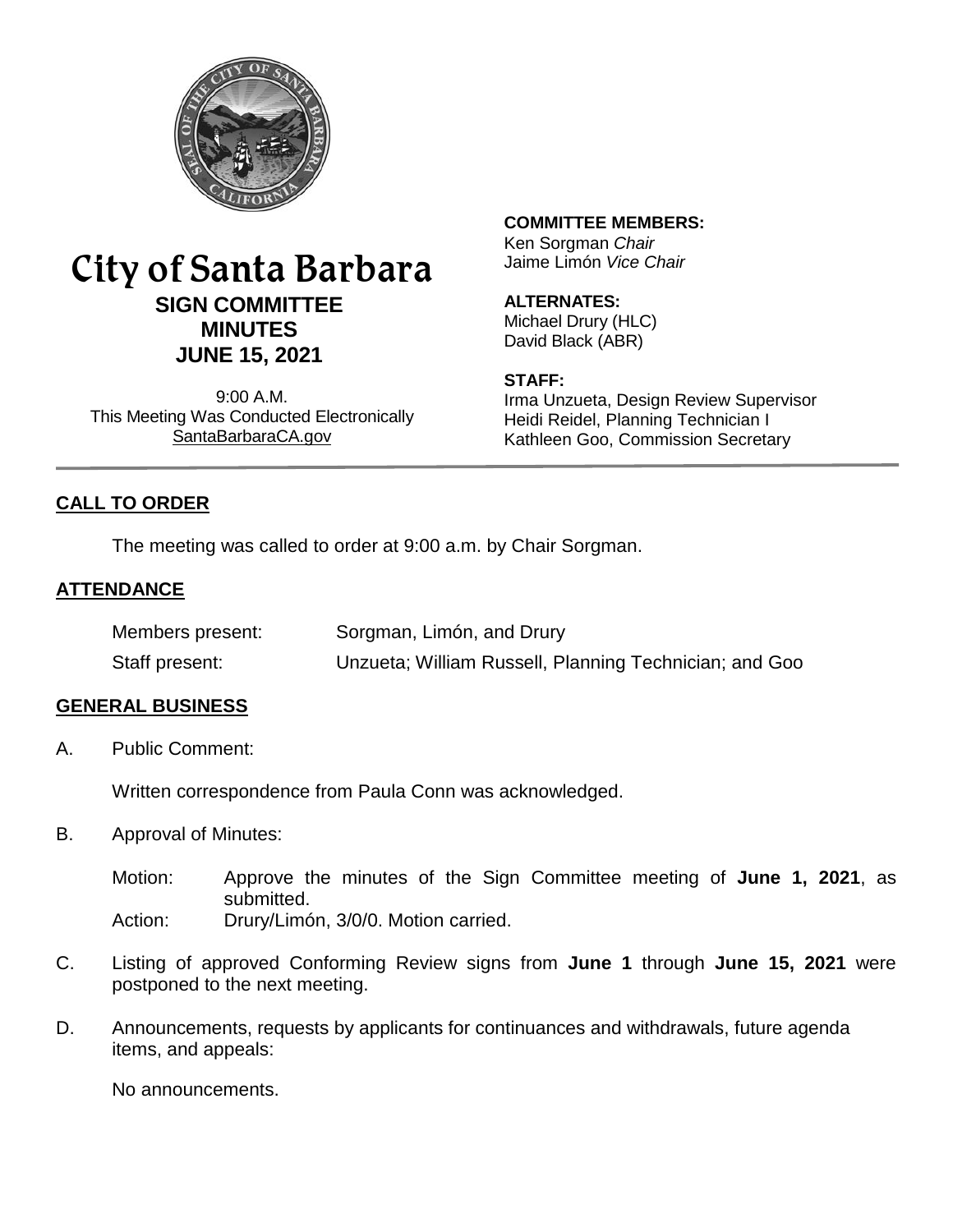E. Subcommittee Reports:

No subcommittee reports.

# **(9:10AM) CONTINUED ITEM: CONCEPT REVIEW**

# **1. [214 E DE LA GUERRA ST](https://www.santabarbaraca.gov/civicax/filebank/blobdload.aspx?BlobID=237007)**

| Mayee Investors, LP |
|---------------------|
|                     |
|                     |
|                     |

(Proposal for a 20 square foot externally illuminated ground sign. Total street frontage is 100 feet. Project is located in El Pueblo Viejo Landmark District.)

## **Fifth Review. Project last reviewed on May 4, 2021.**

Actual time: 9:05 a.m.

Present: Dan Morris, Applicant

Public comment opened at 9:14 a.m.

The following individual spoke:

1. Virginia Rehling

Written correspondence from Paula Conn was acknowledged.

Public comment closed at 9:17 a.m.

- **Motion: Final Approval with the comment that the ground sign is acceptable based on the Historic Landmarks Commission's review and approval of the location, size and proportion of the monument wall.**
- Action: Limón/Drury, 3/0/0. Motion carried.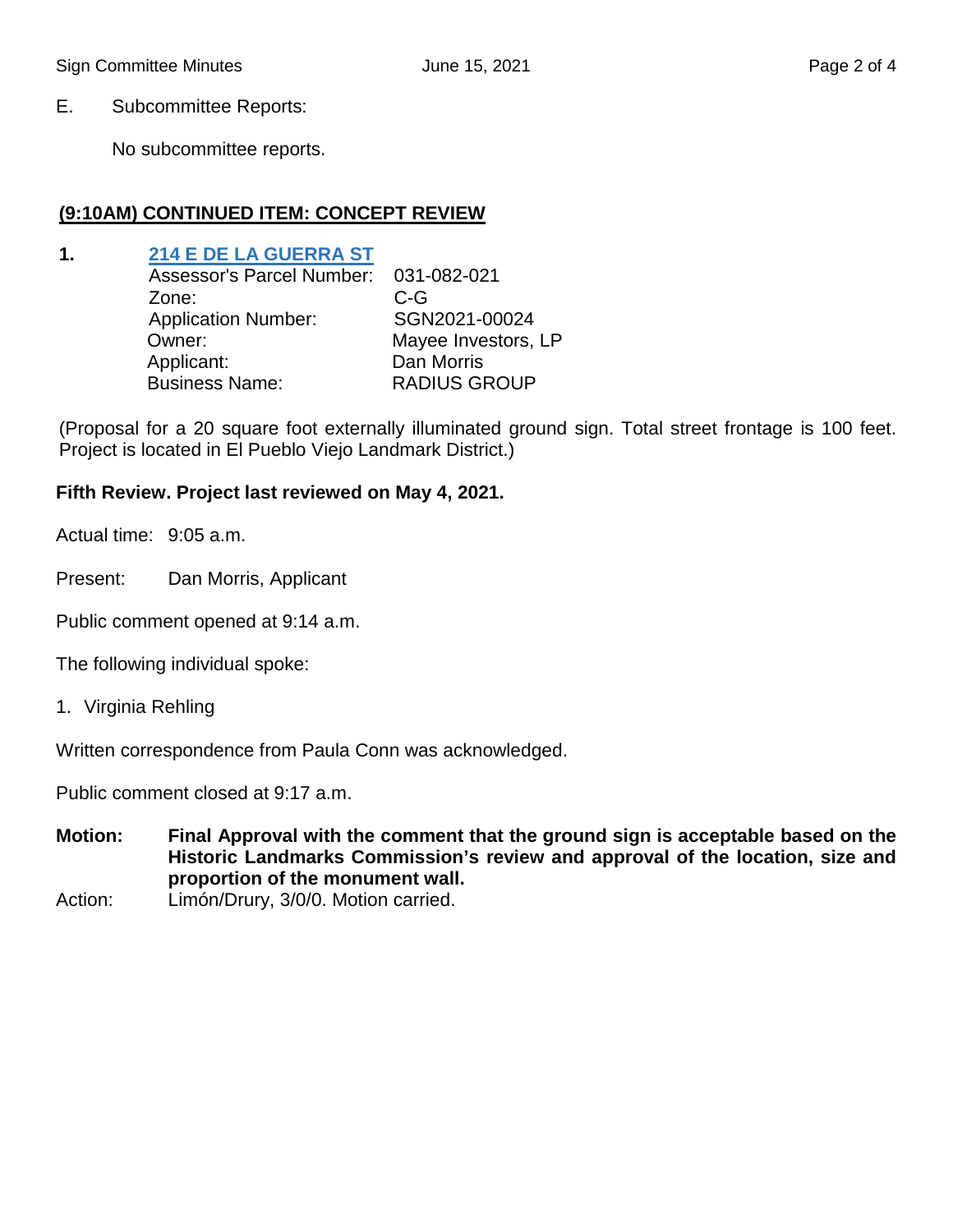# **(9:30AM) CONTINUED ITEM: CONCEPT REVIEW**

| 2. | <b>300 S HITCHCOCK WAY</b>            |                                 |
|----|---------------------------------------|---------------------------------|
|    | Assessor's Parcel Number: 051-240-030 |                                 |
|    | Zone:                                 | RS-7.5/ACS/USS                  |
|    | <b>Application Number:</b>            | SGN2021-00037                   |
|    | Owner:                                | DCH California Investments, LLC |
|    | Applicant:                            | <b>Marco Nunez</b>              |
|    | <b>Business Name:</b>                 | CHRYSLER DODGE JEEP RAM         |

(Proposal for five internally illuminated wall signs totaling 106.56 square feet and a 57.52 square foot internally illuminated ground sign. Total signage requested is 164.08 square feet. Total street frontage is 237 feet. Applicant is requesting two exceptions: to exceed the maximum allowed lettering height and to exceed the maximum allowed signage area.)

## **Third Review. Project last reviewed on May 18, 2021.**

Actual time: 9:24 a.m.

Present: Marco Nunez, Applicant

Public comment opened at 9:28 a.m., and as no one wished to speak, it closed.

Written correspondence from Paula Conn was acknowledged.

- **Motion: Final Approval as submitted, making the findings as stated in Sign Ordinance subsection 22.70.070 for the granting of an exception:**
	- 1. There are exceptional or extraordinary circumstances or conditions applicable to the property involved or to the intended use of the property involved, mainly due to the extraordinary circumstances of an applicant that needs to identify multiple vehicle vendors, which requires additional signage to the building and does not apply generally to other properties in the city.
	- 2. The granting of the exception will not be materially detrimental to the public welfare or injurious to the properties or improvements in the vicinity.
	- 3. The proposed sign is in conformance with the stated purpose and intent of the Sign Ordinance.

Action: Drury/Limón, 3/0/0. Motion carried.

#### **\* THE COMMITTEE RECESSED FROM 9:41 TO 9:48 A.M. \***